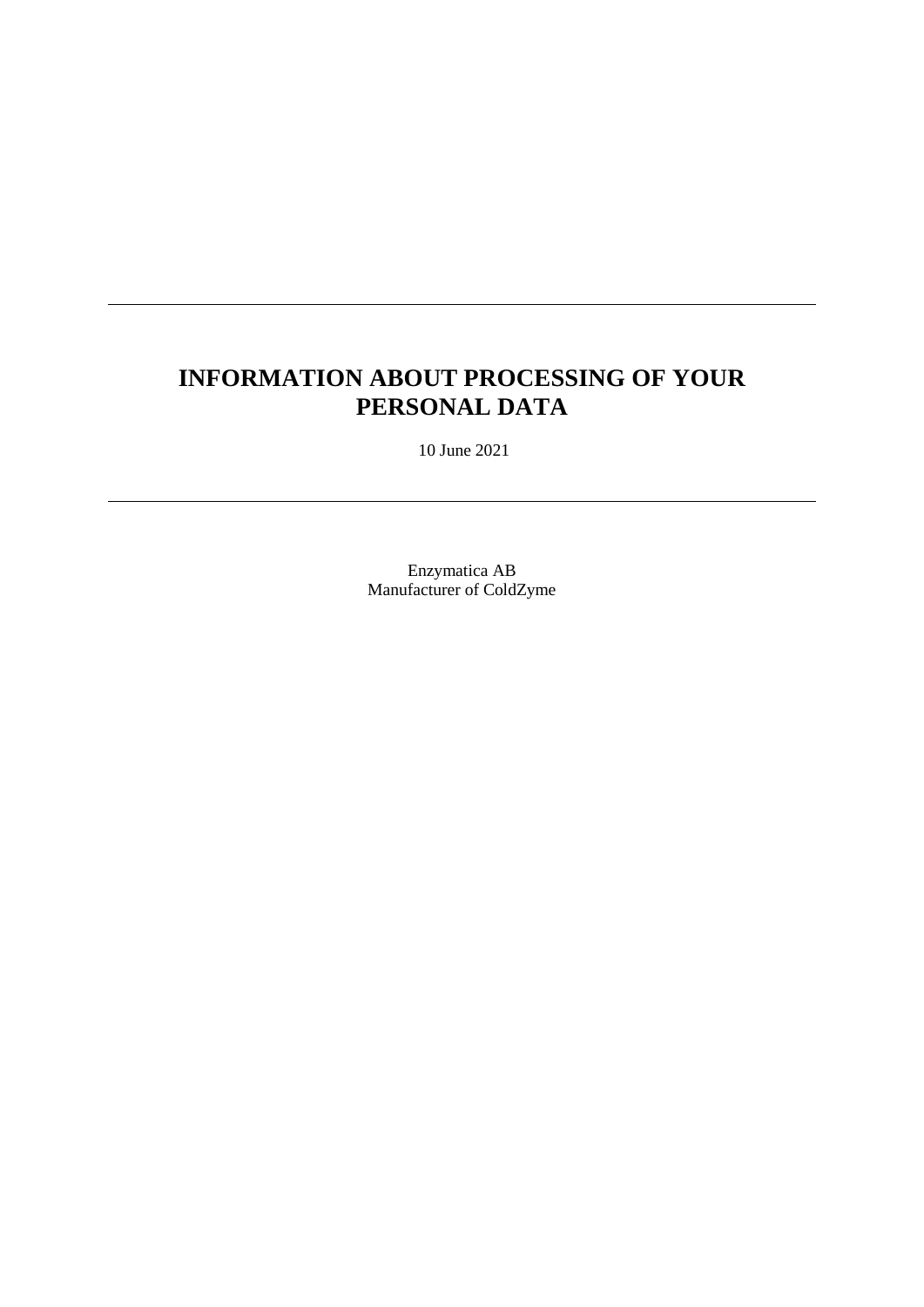#### **1. INFORMATION ABOUT PROCESSING OF YOUR PERSONAL DATA**

- 1.1 The purpose of this document is to provide information about how Enzymatica AB (**"we"**) process your personal data in connection with:
	- Your visit to the ColdZyme website
	- Submission of enquiries via the ColdZyme website
	- Submission of complaints via the ColdZyme website

We respect your privacy and are committed to protecting the personal data about you that we process. All personal data is processed in compliance with the European Union General Data Protection Regulation (GDPR). Below is a description of how we collect, process and share your personal data.

| WHAT PERSONAL DATA WILL<br><b>BE PROCESSED?</b>                            | When you visit our website we process your<br>Internet Protocol address, browser language,<br>geographical location data, date and time, and<br>information about webpages accessed by you.<br>We collect personal data directly from you.                                                                                                                                                                                                                                                                                                                                                                                                                                                                                                                                                                                                                                                                            |
|----------------------------------------------------------------------------|-----------------------------------------------------------------------------------------------------------------------------------------------------------------------------------------------------------------------------------------------------------------------------------------------------------------------------------------------------------------------------------------------------------------------------------------------------------------------------------------------------------------------------------------------------------------------------------------------------------------------------------------------------------------------------------------------------------------------------------------------------------------------------------------------------------------------------------------------------------------------------------------------------------------------|
| <b>FOR WHAT PURPOSES DO WE</b><br>PROCESS YOUR PERSONAL<br>DATA?           | Your personal data is processed for the purpose<br>of making the website available to you and to<br>develop and enhance the usability of the<br>website. Furthermore, we may also use your<br>personal data for marketing purposes, such as re-<br>marketing on other websites.                                                                                                                                                                                                                                                                                                                                                                                                                                                                                                                                                                                                                                       |
| <b>WHAT IS THE LEGAL BASIS</b><br>FOR PROCESSING OF YOUR<br>PERSONAL DATA? | Processing of your personal data is based on our<br>legitimate interest to ensure that you are given<br>access to a website that provides you with easy<br>access to the interface, functions and<br>information you seek. Furthermore, processing<br>for marketing purposes is based on our<br>legitimate interest in marketing our products.<br>When balancing interests, we have determined<br>that we have a legitimate interest to make the<br>website available to you in a user-friendly and<br>well-functioning manner and to provide you<br>with interest-based advertising. We ensure that<br>the particular processing this entails is necessary<br>to achieve such purposes, and that our interests<br>outweigh your right not to have your personal<br>data processed for these purposes. The<br>processing activities are limited and not deemed<br>to affect personal integrity to a large extent. You |

#### **2. WEBSITE VISITORS**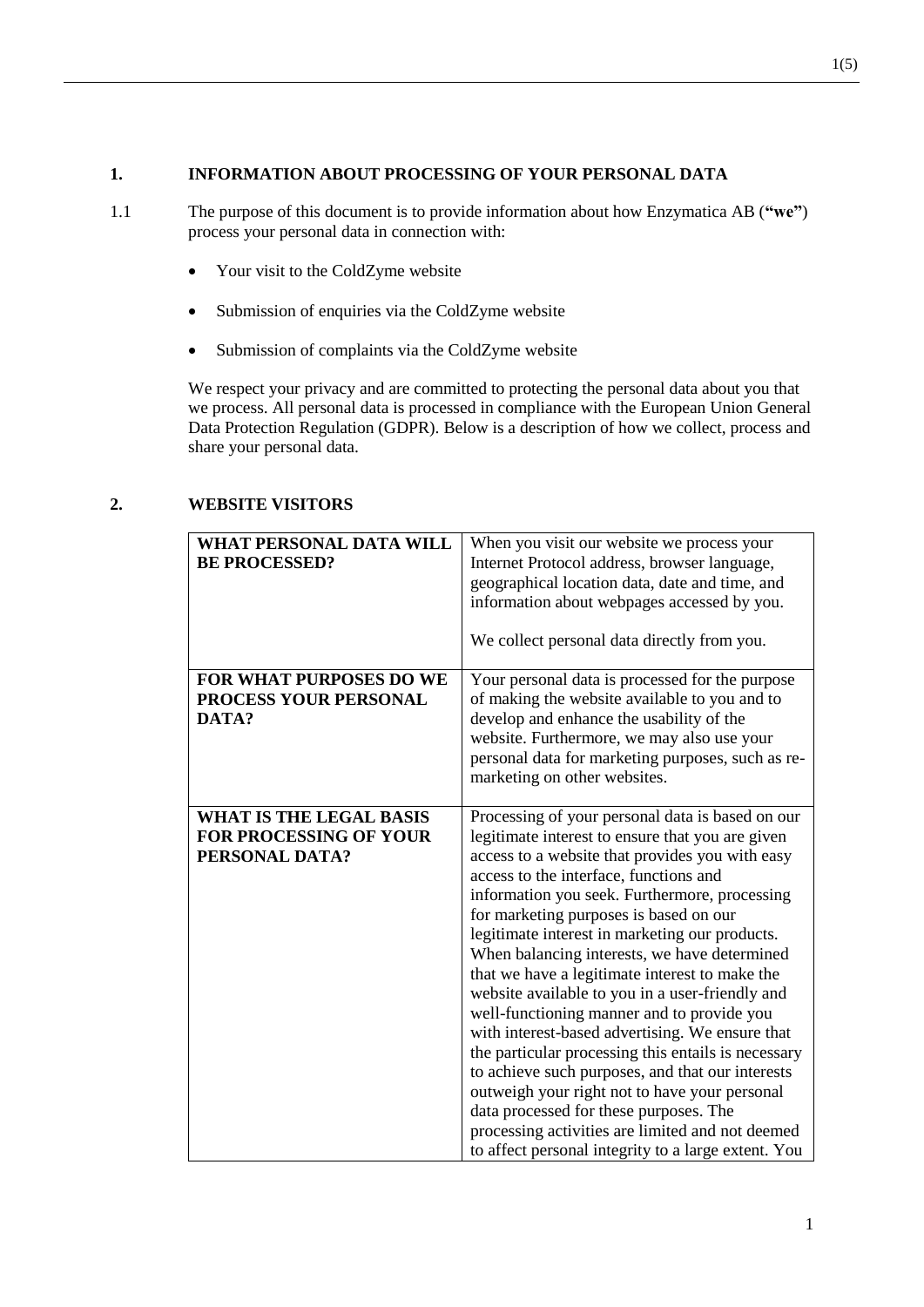|                                                   | are always entitled to object to this assessment.<br>You can read further about your rights below.                                                                                                                                                                                                                                                                                                                                                                                                                            |
|---------------------------------------------------|-------------------------------------------------------------------------------------------------------------------------------------------------------------------------------------------------------------------------------------------------------------------------------------------------------------------------------------------------------------------------------------------------------------------------------------------------------------------------------------------------------------------------------|
| WHO HAS ACCESS TO YOUR<br>PERSONAL DATA?          | We have taken appropriate technical and<br>organizational security measures to protect your<br>personal data against loss and unauthorized<br>access, etc. The number of people who have<br>access to your personal data is limited. Only<br>people at Enzymatica AB who need to process<br>your personal data in accordance with the<br>purposes referred to above have access to the<br>personal data.                                                                                                                      |
| <b>HOW LONG DO WE SAVE</b><br>YOUR PERSONAL DATA? | Your personal data is stored for differing<br>amounts of time depending on the nature of your<br>interaction with our website; for inquiries or<br>complaints the time that data is stored for is<br>specified in the sections below.<br>However, some of your personal data is<br>collected via the use of cookies and may be<br>stored for a longer period of time as each cookie<br>has a specific storage period. These individual<br>storage periods relating to specific cookies are<br>available in our Cookie Policy. |

Enzymatica uses cookies and similar technologies that collect and store information when you visit the website. This is to enable Enzymatica to identify your internet browser and collect data on your use of our website, which pages you visit, the duration of your visits and identify these when you return so that we improve your experience when visiting our website. You can control and manage your cookies preferences by adjusting your browser settings or using the ColdZyme cookie preference tool on ColdZyme Websites – for more information, please refer to the ColdZyme Cookie Policy at [www.coldzyme.co.uk](http://www.coldzyme.co.uk/), [www.coldzyme.dk,](http://www.coldzyme.dk/) [www.coldzyme.fi,](http://www.coldzyme.fi/) [www.coldzyme.no,](http://www.coldzyme.no/) [www.precold.is,](http://www.precold.is/) [www.coldzyme.is](http://www.coldzyme.is/)

#### **3. PERSONAL DATA RELATING TO INQUIRIES**

| WHAT PERSONAL DATA WILL<br><b>BE PROCESSED?</b> | Contact details submitted via the inquiry, such as<br>your name, address, email and telephone number<br>as well as personal data related to the inquiry<br>included in our correspondence with you.<br>We collect personal data directly from you. |
|-------------------------------------------------|----------------------------------------------------------------------------------------------------------------------------------------------------------------------------------------------------------------------------------------------------|
| <b>FOR WHAT PURPOSES DO WE</b>                  | Your personal data is processed in order to be                                                                                                                                                                                                     |
| PROCESS YOUR PERSONAL                           | able to answer inquiries and questions about                                                                                                                                                                                                       |
| DATA?                                           | products, etc.                                                                                                                                                                                                                                     |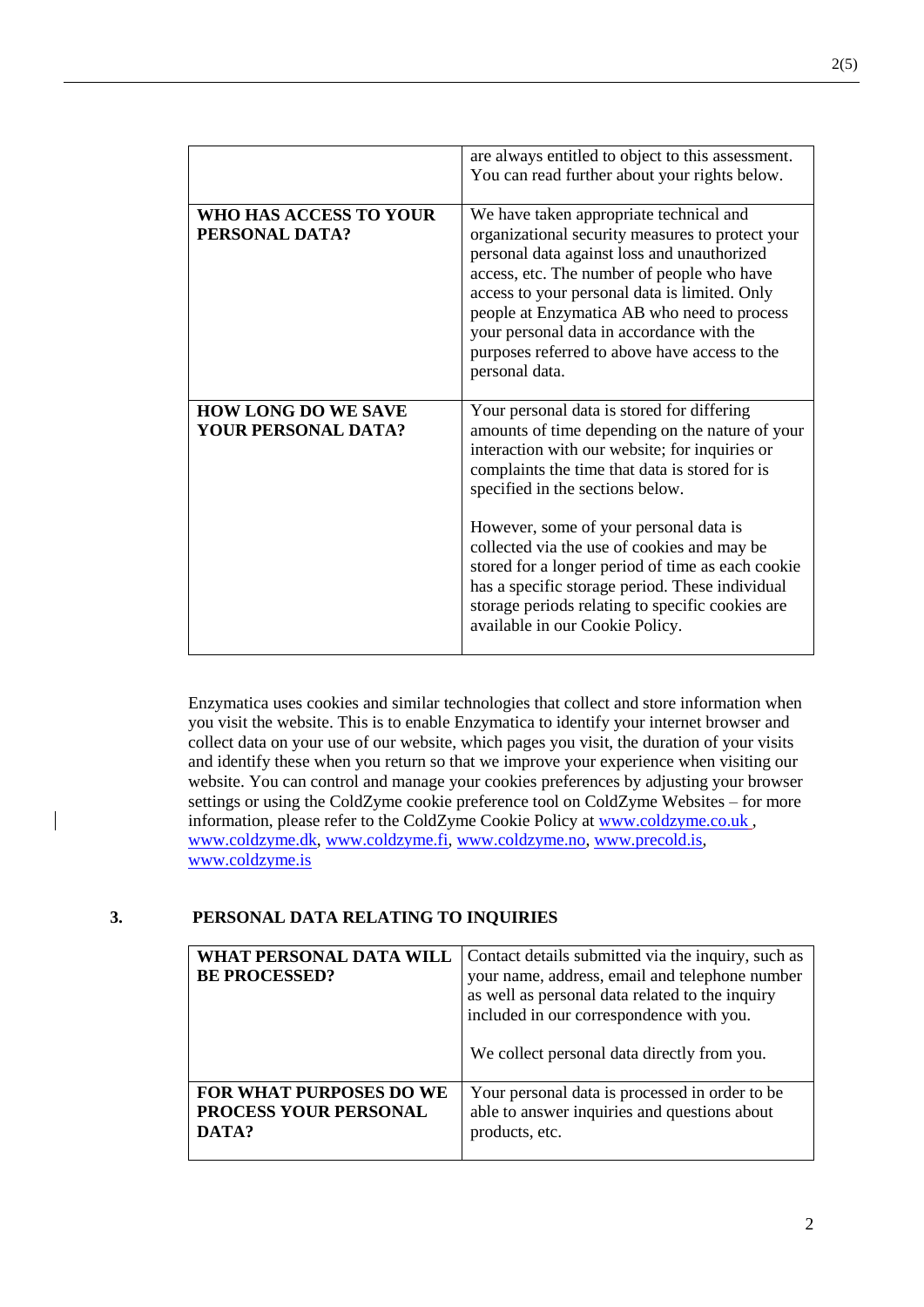| <b>WHAT IS THE LEGAL BASIS</b><br><b>FOR PROCESSING OF YOUR</b><br>PERSONAL DATA? | Processing of your personal data is based on our<br>legitimate interest to be able to handle inquiries.<br>When balancing interests, we have determined<br>that we have a legitimate interest to<br>administrate, follow up on and respond to<br>inquiries initiated by you in order to ensure the<br>quality of your interactions with us and take<br>action, if needed. We ensure that the particular<br>processing this entails is necessary to achieve<br>that purpose, and that our interest outweighs<br>your right not to have your data processed for<br>this purpose. You are always entitled to object to<br>this assessment. You can read further about your<br>rights below. |
|-----------------------------------------------------------------------------------|------------------------------------------------------------------------------------------------------------------------------------------------------------------------------------------------------------------------------------------------------------------------------------------------------------------------------------------------------------------------------------------------------------------------------------------------------------------------------------------------------------------------------------------------------------------------------------------------------------------------------------------------------------------------------------------|
| WHO HAS ACCESS TO YOUR<br>PERSONAL DATA?                                          | We have taken appropriate technical and<br>organizational security measures to protect your<br>personal data against loss and unauthorized<br>access, etc. The number of people who have<br>access to your personal data is limited. Only<br>people at Enzymatica AB who need to process<br>your personal data in accordance with the<br>purposes referred to above have access to the<br>personal data.                                                                                                                                                                                                                                                                                 |
| <b>HOW LONG DO WE SAVE</b><br><b>YOUR PERSONAL DATA?</b>                          | Your personal data is stored while the inquiry is<br>handled and once the enquiry is closed this is<br>deleted.                                                                                                                                                                                                                                                                                                                                                                                                                                                                                                                                                                          |

## **4. PERSONAL DATA RELATING TO COMPLAINTS**

| WHAT PERSONAL DAT<br><b>BE PROCESSED?</b> | Contact details submitted via the complaint such<br>as your name, address, email and telephone<br>number.                                                                                                                                                                                                                  |
|-------------------------------------------|----------------------------------------------------------------------------------------------------------------------------------------------------------------------------------------------------------------------------------------------------------------------------------------------------------------------------|
|                                           | Health data (only if this is relevant to your<br>complaint).                                                                                                                                                                                                                                                               |
|                                           | We collect personal data directly from you or<br>from a reseller/distributor if you have contacted<br>them. We can also obtain your personal data<br>from a competent authority in cases where your<br>complaint was initially reported to the authority<br>and they have initiated a review process of this<br>complaint. |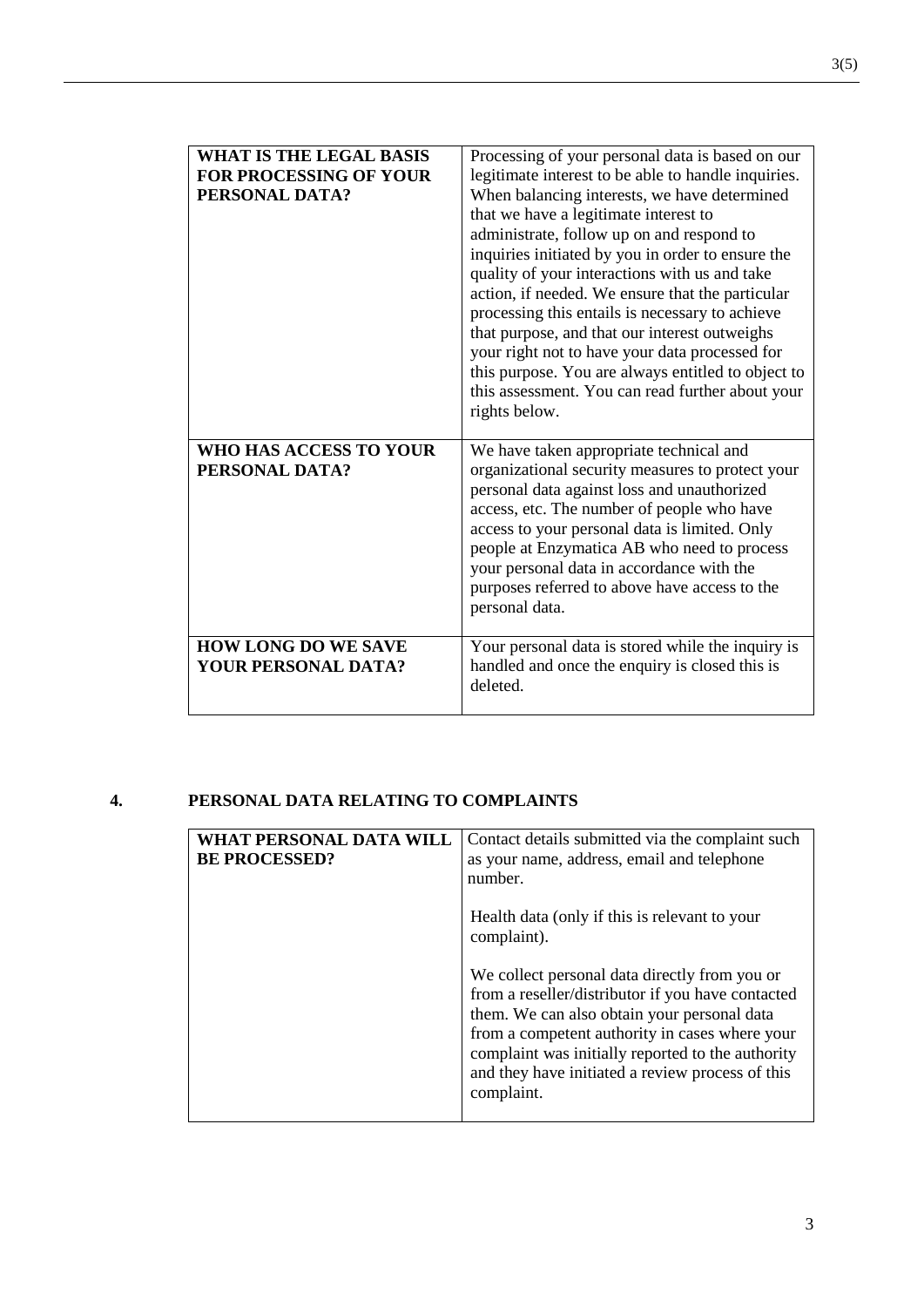| FOR WHAT PURPOSES DO WE<br>PROCESS YOUR PERSONAL<br>DATA?                  | Your personal data is processed for the purpose<br>of investigating, administering and following up<br>on any incidents and complaints, and carrying<br>out relevant measures and reporting to<br>competent authorities. Also, for the purpose of<br>ensuring the return of products to Enzymatica<br>about which you have complained when this is<br>requested by our Quality Department for further<br>investigation.                                                                                                                                   |
|----------------------------------------------------------------------------|-----------------------------------------------------------------------------------------------------------------------------------------------------------------------------------------------------------------------------------------------------------------------------------------------------------------------------------------------------------------------------------------------------------------------------------------------------------------------------------------------------------------------------------------------------------|
| <b>WHAT IS THE LEGAL BASIS</b><br>FOR PROCESSING OF YOUR<br>PERSONAL DATA? | Processing of personal data is based on our legal<br>obligation to administer, investigate and report<br>incidents and complaints according to Medical<br>Device Regulation (EU) 2017/745 as a medical<br>device manufacturer.                                                                                                                                                                                                                                                                                                                            |
| WHO HAS ACCESS TO YOUR<br>PERSONAL DATA?                                   | We have taken appropriate technical and<br>organizational security measures to protect your<br>personal data against loss and unauthorized<br>access, etc. The number of people who have<br>access to your personal data is limited. Only<br>people at Enzymatica AB who need to process<br>your personal data in accordance with the<br>purposes referred to above have access to the<br>personal data.<br>We do not share your personal data with others<br>except in cases where authorities may require it<br>in connection with the investigation of |
| <b>HOW LONG DO WE SAVE</b>                                                 | complaints.<br>Personal data for the return of products are                                                                                                                                                                                                                                                                                                                                                                                                                                                                                               |
| YOUR PERSONAL DATA?                                                        | saved until the investigation of the complaint (or<br>incident) is completed.<br>Personal data for complaints are saved until one<br>year after the expiration date of the relevant<br>product. If no expiration date is known, the<br>personal data shall be kept for 4 years after<br>logging the complaint.                                                                                                                                                                                                                                            |

## **5. WHAT ARE YOUR RIGHTS?**

- 5.1 Enzymatica AB, corporate identity number 556719-9244, with the mailing address Ideon Science Park, 223 70 Lund, Sweden and email address [info@enzymatica.se](mailto:info@enzymatica.se) is the data controller for processing your personal data. This means that we are responsible for processing your personal data correctly and in accordance with applicable law.
- 5.2 You have the right to know what personal data we are processing about you and you may also request a copy of the personal data that is processed. You have the right to request that